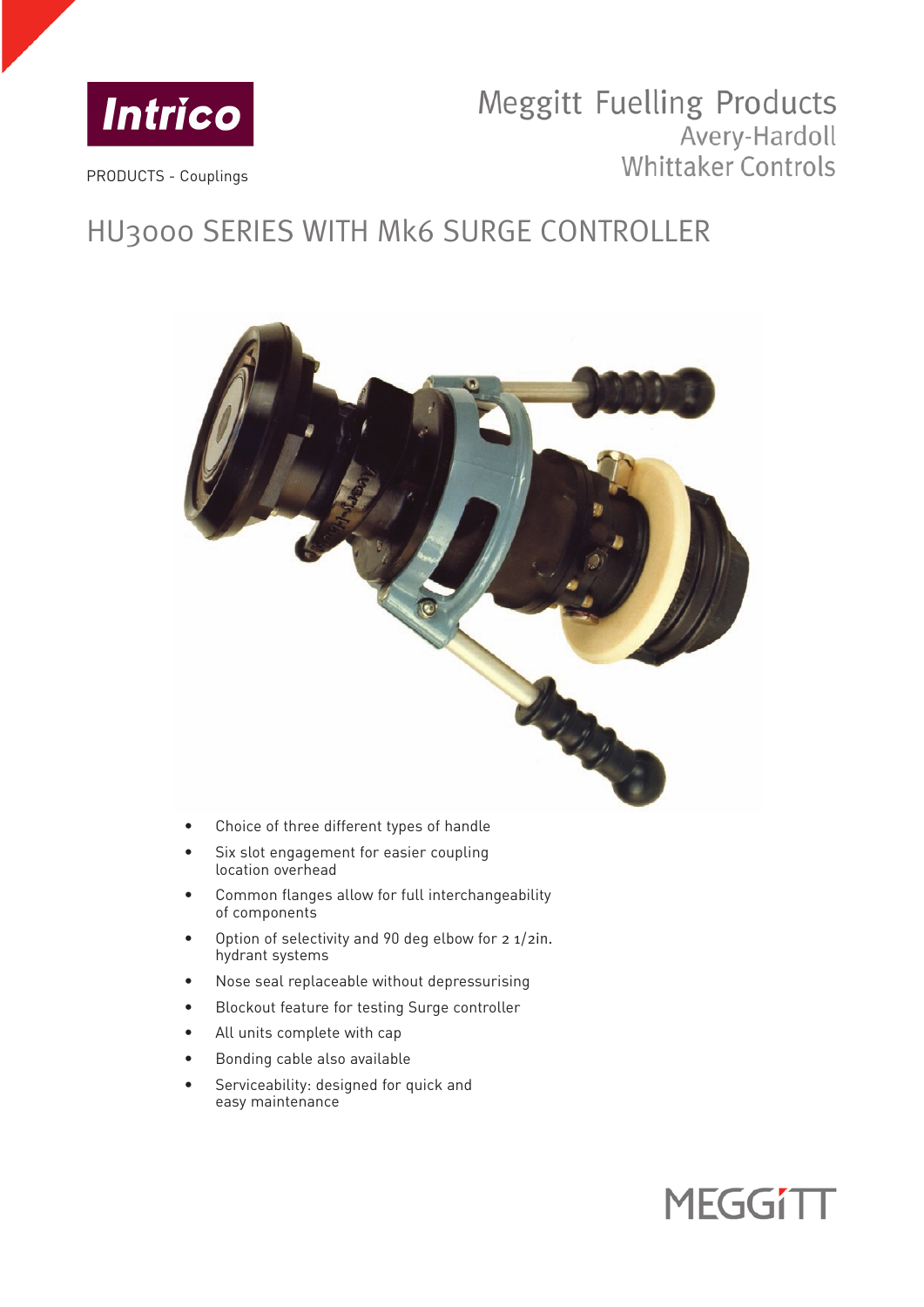| <b>ANCILLARIES</b><br>$\succ$<br>$\overline{\alpha}$<br>$\overline{1}$<br>$\Box$<br>ഥ |              |             |                          |                          |                     |                                |                                                 |                                   |                                   |                                   |                                   |                 |                     |                        |                            |                                    |                                |                      |
|---------------------------------------------------------------------------------------|--------------|-------------|--------------------------|--------------------------|---------------------|--------------------------------|-------------------------------------------------|-----------------------------------|-----------------------------------|-----------------------------------|-----------------------------------|-----------------|---------------------|------------------------|----------------------------|------------------------------------|--------------------------------|----------------------|
| $\overline{C}$<br>NOZZLE STRUCTURE<br>S<br>ω<br>$\infty$<br>V M Y<br>Ξ                |              |             |                          |                          |                     |                                |                                                 |                                   |                                   |                                   |                                   |                 |                     |                        |                            |                                    |                                | <b>INCORPORATION</b> |
|                                                                                       |              | PART No.    | HUMZ3432                 |                          | PART No.            |                                | HUMZ3504                                        | HUMZ3501                          | HUMZ3503                          | HUMZ3500                          | HUMZ3502                          |                 | PART No.            |                        | HUMZ3394                   | HUMZ3396                           | HUMZ3505                       |                      |
|                                                                                       | BASIC NUMBER | DESCRIPTION | LEVER OPERATED HOSE UNIT | SURGE CONTROLLER/ADAPTOR | DESCRIPTION<br>CODE | NO SURGE CONTROLLER<br>$\circ$ | 55 psi MAX. DOUBLE SURGE CONTROLLER<br>$\alpha$ | 30 psi MAX. SURGE CONTROLLER<br>ø | 45 psi MAX. SURGE CONTROLLER<br>q | 50 psi MAX. SURGE CONTROLLER<br>φ | 55 psi MAX. SURGE CONTROLLER<br>ø | <b>ADAPTORS</b> | DESCRIPTION<br>CODE | NO ADAPTOR/SWIVEL<br>o | STANDARD ADAPTORINO SWIVEL | FLIGHT REFUELING ADAPTOR<br>$\sim$ | <b>90" ELBOW ADAPTOR</b><br>69 |                      |

# NOTES: -

1. HOSE UNITS COMPLETE WITH ALL ANCILLARES, TO BE TESTED TO TEST SCHEDULE TS 16 AND SUPPLIED ASSEMBLED TOGETHER.<br>2. HOSE UNITS COMPARENDA SIMISME DIFTINGS ERRIGATION DESTINGED LIGES CONFIDELLES AND SUPPLIED ASSEMBLED TOGET

# HUMY3000 SERIES HOSE UNIT - CODING CHART

NOT REQUIRED IF RING HANDLES ARE FITTED.<br>CANNOT BE USED ON BUILDS WITH NO SURGE<br>CONTROLLER.

HUPZ3393

HUMZ3507

HUMZ3425

FACTORY SET TO POSITION 4 FACTORY SET TO POSITION 1

HUMZ9635-3<br>HUMZ9424

VACUUM RELIEF VALVE 22"H<sub>9</sub><br>SELECTIVITY, POSITIONS 1, 2 & 3

 $\pm$  8  $\rightarrow$  8  $\times$   $\,$   $\equiv$  8  $\,z$ 

SELECTIVITY, POSITIONS 4 & 5

 $\mathbf{a}$ 

HUMZ3635-1 HUMZ3635-2

VACUUM RELIEF VALVE 10°Hg VACUUM RELIEF VALVE 15"Hg

WEAR GAUGE

 $\overline{u}$ 

**1USZ3392** 

ALL BUILDS (EXTERNAL & INTERNAL -<br>SELECTIVE AND NON-SELECTIVE.)

HUMZ4362

DUST CAP - STANDARD

 $\overline{\mathbf{r}}$ 

BONDING CABLE

HUMZ1366

REMARKS

ADD LETTERS ONLY IF ANCILLARY OPTIONS ARE REQUIRED. ADD IN ORDER SHOWN.

PART NO.

DESCRIPTION

**SODE**  $\overline{\phantom{0}}$ 

**ANCILLARIES** 

FLUORO-SILICON SEALS REPLACING STANDARD<br>FLUOROCARBON SEALS.(FIITED AS KIT-SET)

HUMZ3508

EXTREME COLD WEATHER SEALS

FUEL STRAINER ASSY (100 MESH)

NO HANDLES FITTED 9" SPREAD HANDLE PROTECTION RING

 $\alpha$  %  $\in$  %  $\geq$ 

STICK HANDLE

 $\overline{\cdot}$ 

 $\rightarrow$  $\overline{N}$ 

**MEGGITT**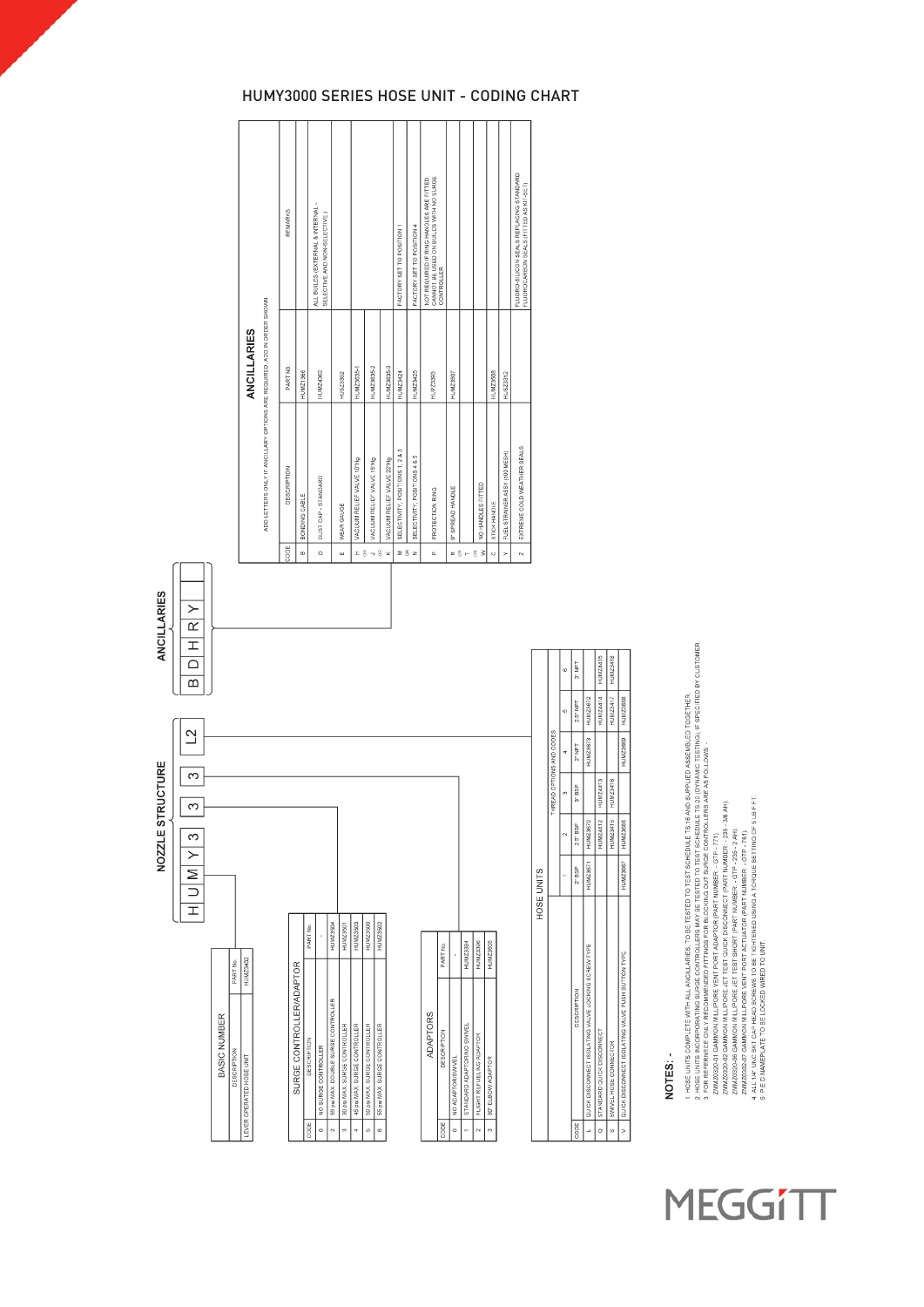